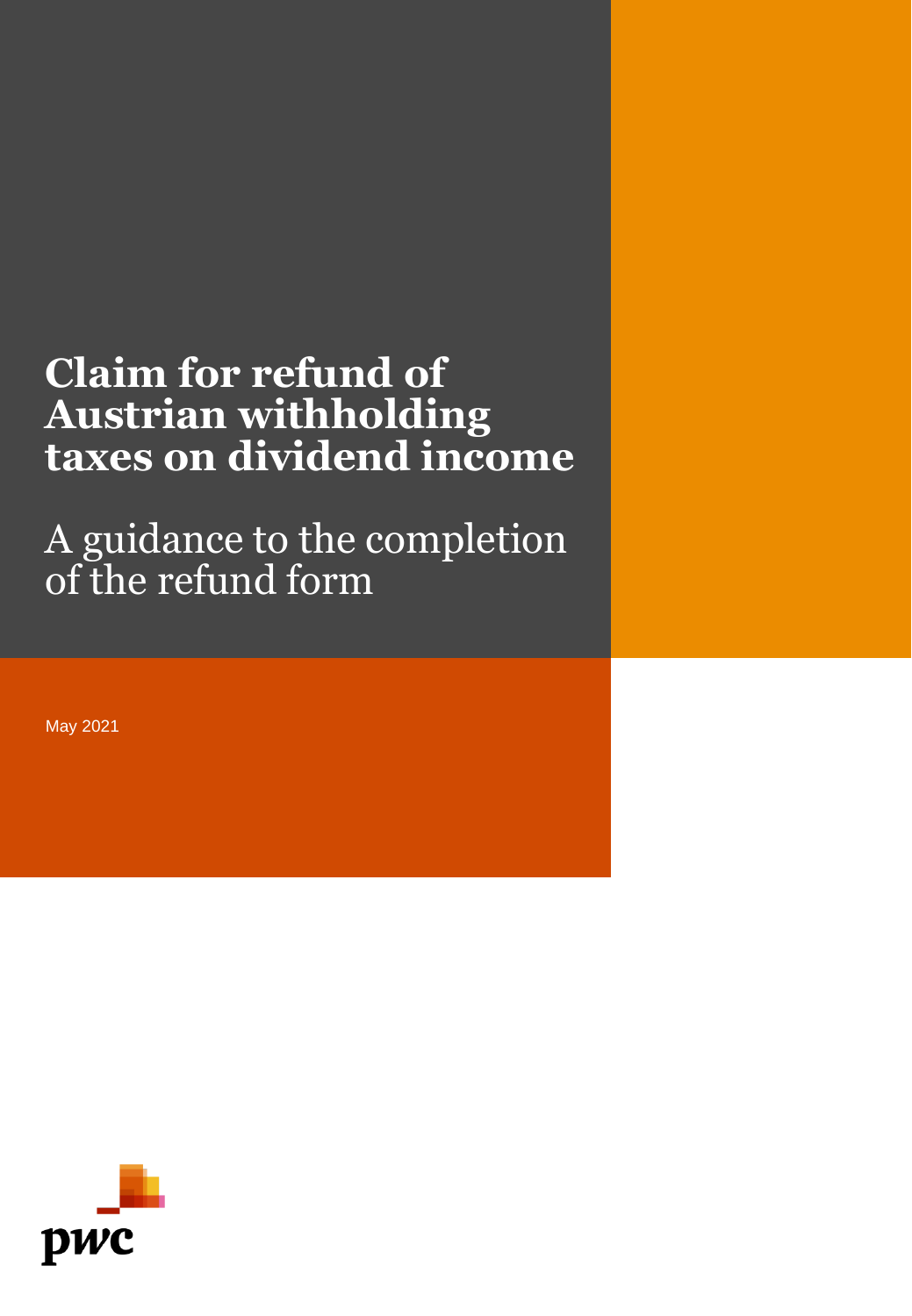## **Claim for refund of Austrian withholding taxes** Introduction

### **Withholding taxes on Austrian dividend income**

Distributions paid by an Austrian corporation are generally subject to 27.5 % Austrian withholding tax, if the distribution does not qualify as a repayment of capital but as a distribution of income (i.e. as a dividend). The withholding tax on dividend income has to be levied and paid to the tax office by the Austrian corporation. Shareholders, who are not tax resident in Austria, are entitled to reclaim part or all of the withholding taxes on the basis of

- a double tax treaty (DTT) concluded between Austrian and the shareholder's country of residence,
- the EU Parent-Subsidiary Directive or
- another specific provision in Austrian tax law (Fokus Bank claim, EU pension fund claim).

Should a foreign corporation, which is comparable to an Austrian corporation, be tax resident in a country, which has not concluded a DTT with Austria, Austrian dividend income is subject to 25 % tax. Therefore, such shareholders can reclaim 2.5 percentage points of the 27.5 % withholding tax.

### **How does the refund work?**

In 2018 the legal regulations related to the refund of Austrian withholding taxes on income from capital assets were changed (see § 240a of the Austrian Federal Fiscal Code). The changes provide that the claim for refund must be preceded by a pre-notification (which has to be submitted electronically via the website of the Austrian Ministry of Finance). This new procedure applies to claims for refund filed after 31 December 2018 irrespective of the calendar year for which the claim is filed. The Ministry of Finance has published general information on the new procedure on its website in English (https://www.bmf.gv.at/en/topics/taxation/double-taxation[agreements/relief-from-austrian-withholding-taxes-under-dtc.html\).](https://www.bmf.gv.at/en/topics/taxation/double-taxation-agreements/relief-from-austrian-withholding-taxes-under-dtc.html)

The new filing procedure provides for the following steps:

- **Step 1** For the refund of Austrian withholding taxes on dividend income paid by an Austrian public limited company ("Aktiengesellschaft"; "AG") the web-based form "Dividends from public limited liability companies (AG)" (abbreviated as "DIAG") has to be completed and submitted electronically to the tax office.
- **Step 2** The transmitted pre-notification has to be printed out and duly signed by the applicant. In addition, the applicant must obtain the certificate of residence from the local tax office on the printed pre-notification.
- **Step 3** After obtaining the certificate of residence, the pre-notification has to be sent by post together with the required supplements to the Austrian tax office "Finanzamt für Großbetriebe".

### **When can the claim for refund be filed?**

A claim for refund cannot be filed before the end of the calendar year, in which the dividend was paid to the shareholder, and has to be filed by the end of the fifths calendar year (in case of German tax residents by the end of the fourth calendar year) following the calendar year, in which the dividend was paid. Therefore, a claim for refund of withholding taxes on a dividend paid in 2021 can be filed after 31 December 2021 at the earliest (i.e. the pre-notification cannot be transmitted before 1 January 2022) and has to be filed by 31 December 2026 (in case of German tax residents by 31 December 2025) at the latest (i.e. the printed and signed pre-notification form including the confirmation of residence has to be sent to the tax office on 31 December 2026 or in case of German tax residents on 31 December 2025 at the latest).

### **The purpose of the guidance**

This guidance solely provides instructions on the completion and transmission of the pre-notification form for the refund of Austrian withholding taxes on dividend income from public limited liability companies and does not contain any information on the legal requirements related to refunds of Austrian withholding taxes (such as, for example, on the entitlement to claim the refund of Austrian withholding taxes or on general procedural tax law). It has to be considered that for specific shareholders, such as investment funds or pension funds, specific rules apply and specific documentation has to be provided.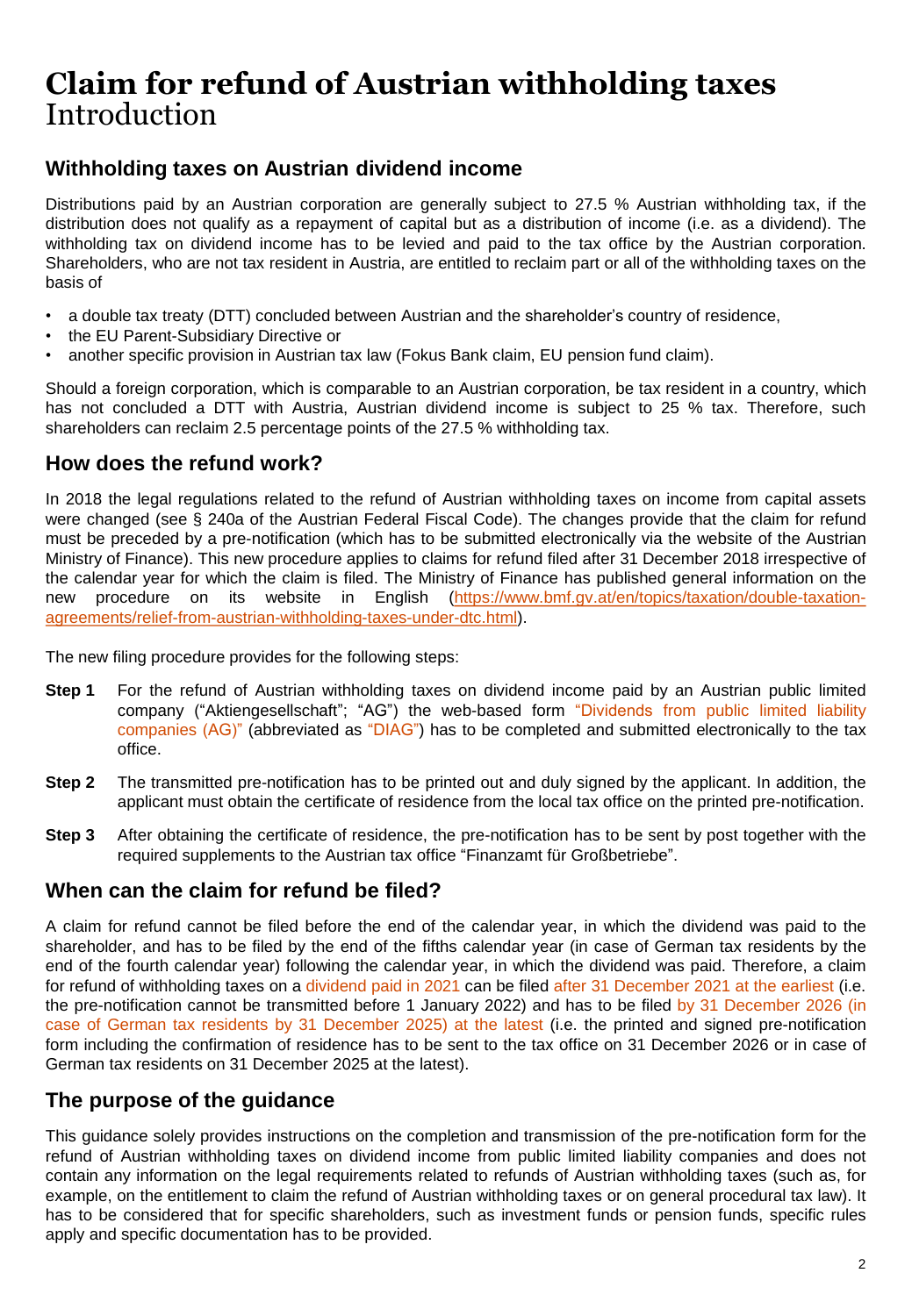## **Claim for refund of Austrian withholding taxes** How to find the pre-notification form for dividend income

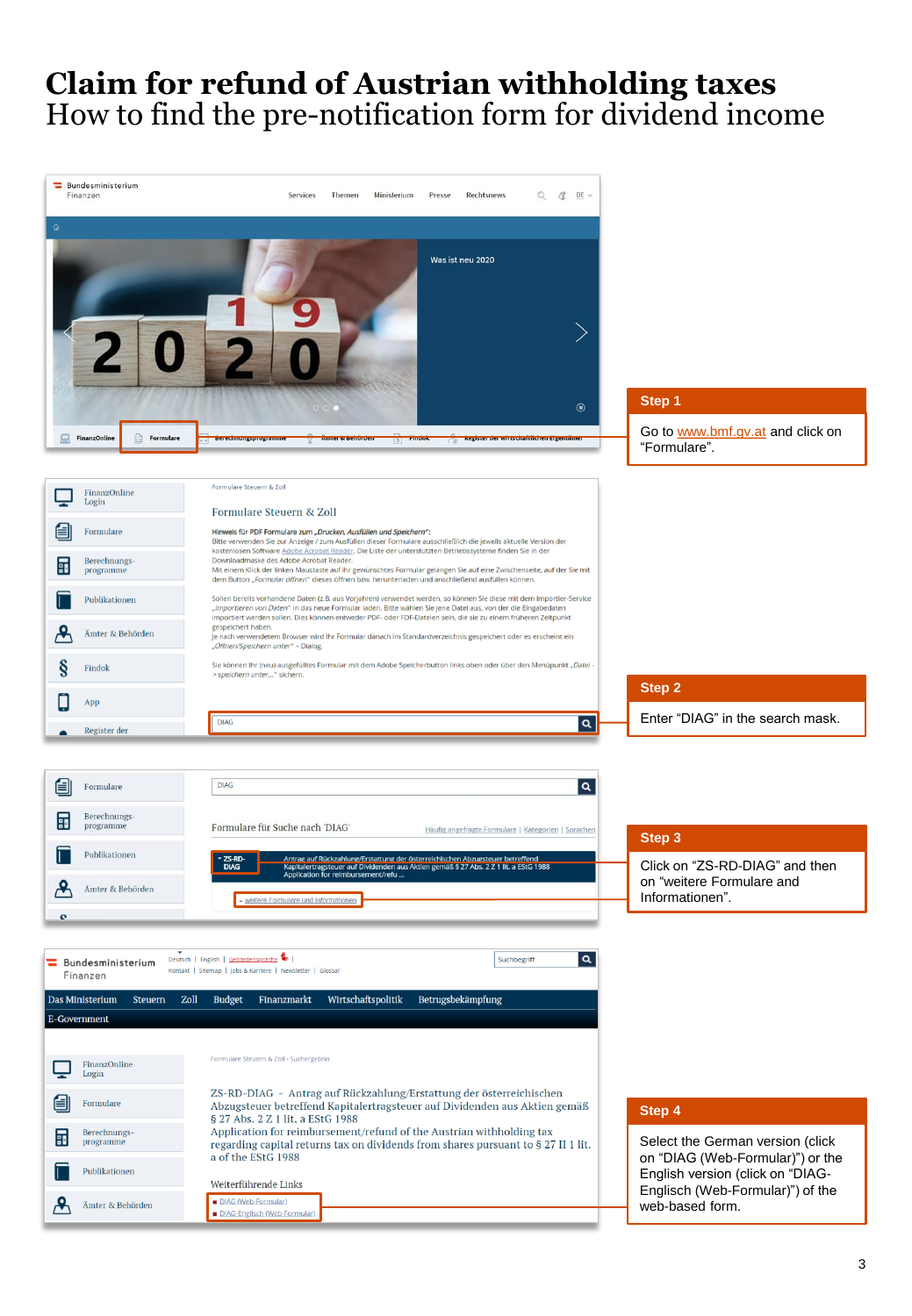### Application for reimbursement/refund of the Austrian withholding tax regarding capital returns tax on dividends from shares pursuant to § 27 II 1 lit. a of the EStG 1988

| Page 1<br>Page 2                                                                                                        | Page 3                                          | Page 4                                               | Control                 | finalize |  |  |  |
|-------------------------------------------------------------------------------------------------------------------------|-------------------------------------------------|------------------------------------------------------|-------------------------|----------|--|--|--|
| competent authority<br>Finanzamt für Großbetriebe<br>Postfach 251<br><b>1000 Wien</b><br><b>AUSTRIA</b>                 |                                                 |                                                      |                         |          |  |  |  |
| <b>Data Protection (Privacy) Policy</b>                                                                                 |                                                 |                                                      |                         |          |  |  |  |
| Data Protection (Privacy) Policy available at www.bmf.gv.at/datenschutz or in paper form at all tax and customs offices |                                                 |                                                      |                         |          |  |  |  |
| <b>General data</b>                                                                                                     |                                                 |                                                      |                         |          |  |  |  |
| in the year *                                                                                                           | 2019                                            | Applicant *                                          | Legal entities<br>۷     |          |  |  |  |
| legal basis *                                                                                                           | due to the Austrian double-taxation agreement   |                                                      |                         |          |  |  |  |
|                                                                                                                         |                                                 |                                                      |                         |          |  |  |  |
| 1. Information about the applicant                                                                                      |                                                 |                                                      |                         |          |  |  |  |
| Withholding tax No of the<br>Austrian tax authority                                                                     |                                                 |                                                      |                         |          |  |  |  |
| Company name *                                                                                                          | XYZ plc                                         |                                                      |                         |          |  |  |  |
| Tax No in the state of residence<br>or equivalent identification No *                                                   | 12345678                                        | Date of<br>incorporation                             | Ë<br>01.01.2017         |          |  |  |  |
|                                                                                                                         |                                                 | (DD.MM.YYYY) *                                       |                         |          |  |  |  |
| No in the commercial register or<br>similar institution in the<br>applicant's state of residence *                      | 87654321                                        |                                                      |                         |          |  |  |  |
| Legal form (please specify in<br>$detail)$ *                                                                            | <b>Public Limited Company</b>                   |                                                      |                         |          |  |  |  |
| Address (Street) *                                                                                                      | <b>London Street</b>                            | House No *                                           | 2                       |          |  |  |  |
| <b>Entrance / Floor</b>                                                                                                 |                                                 | Door                                                 |                         |          |  |  |  |
| Postcode *                                                                                                              | EC2N2DL                                         | i<br>City $*$                                        | London                  |          |  |  |  |
| Country *                                                                                                               |                                                 | United Kingdom of Great Britain and Northern Ireland |                         |          |  |  |  |
| <b>Telephone number</b>                                                                                                 |                                                 | E-mail address                                       |                         |          |  |  |  |
|                                                                                                                         |                                                 |                                                      |                         |          |  |  |  |
| 2. Information about representative, if applicable                                                                      |                                                 |                                                      |                         |          |  |  |  |
| Last name / Company name                                                                                                |                                                 |                                                      |                         |          |  |  |  |
| First name(s)                                                                                                           |                                                 | Academic degree                                      |                         |          |  |  |  |
| Type of authorisation (please<br>tick as appropriate)                                                                   | Financial authorisation Recipient authorisation | ◡                                                    | Power of representation |          |  |  |  |
| <b>Address (Street)</b>                                                                                                 |                                                 | <b>House No</b>                                      |                         |          |  |  |  |
| <b>Entrance / Floor</b>                                                                                                 |                                                 | Door                                                 |                         |          |  |  |  |
| Postcode                                                                                                                |                                                 | i<br>City                                            |                         |          |  |  |  |
| Country                                                                                                                 |                                                 |                                                      |                         | ,        |  |  |  |
| <b>Telephone number</b>                                                                                                 |                                                 | E-mail address                                       |                         |          |  |  |  |
|                                                                                                                         |                                                 |                                                      |                         |          |  |  |  |

Select the legal basis for the refund. You can choose the following:

#### **(a) Refund due to a doubletaxation treaty (DTT)**

In case of a treaty-based claim, the difference between the 27.5% Austrian WHT and the tax rate on dividends in the relevant DTT will be refunded (if the relevant DTT stipulates that Austria may tax dividends at e.g. 15 %, 12.5 percentage points are refundable).

#### **(b) Refund due to § 21 para 1 no 1a KStG (Fokus Bank Claim)**

In case of corporations resident in the EU/EEA, the total Austrian WHT will be refunded, if the Austrian WHT cannot be credited on the basis of a DTT in the country of residence.

#### **(c) Refund due to § 6 KStG (EU pension funds)**

Dividends paid to EU pension funds, which are comparable to Austrian pension funds, are tax exempt in Austria. Thus, in case of foreign pension funds the total Austrian WHT will be refunded.

#### **(d) Refund due to § 94 no 2 EStG (EU Parent-Subsidiary Directive)**

Under certain conditions § 94 no 2 EStG provides for a tax exemption for foreign corporations resident in the EU holding at least 10% in the Austrian corporation (parentsubsidiary exemption).

#### **(e) Refund due to § 98 EStG**

In case of corporations resident in country without a DTT with Austria, 2.5 percentage points will be refunded.

When applying for a refund of Austrian WHT for the first time, the applicant receives a Withholding Tax Number (this will be sent by post), which must be quoted in all future refund procedures.

Therefore, when completing this web-based form for the first time, leave this box empty. For future claims enter the Withholding Tax Number provided by the tax office.

To be completed only, if you have appointed a representative (i.e. an Austrian certified tax advisor), who files the claim for refund.

**To finish page 1, click on "Forward"**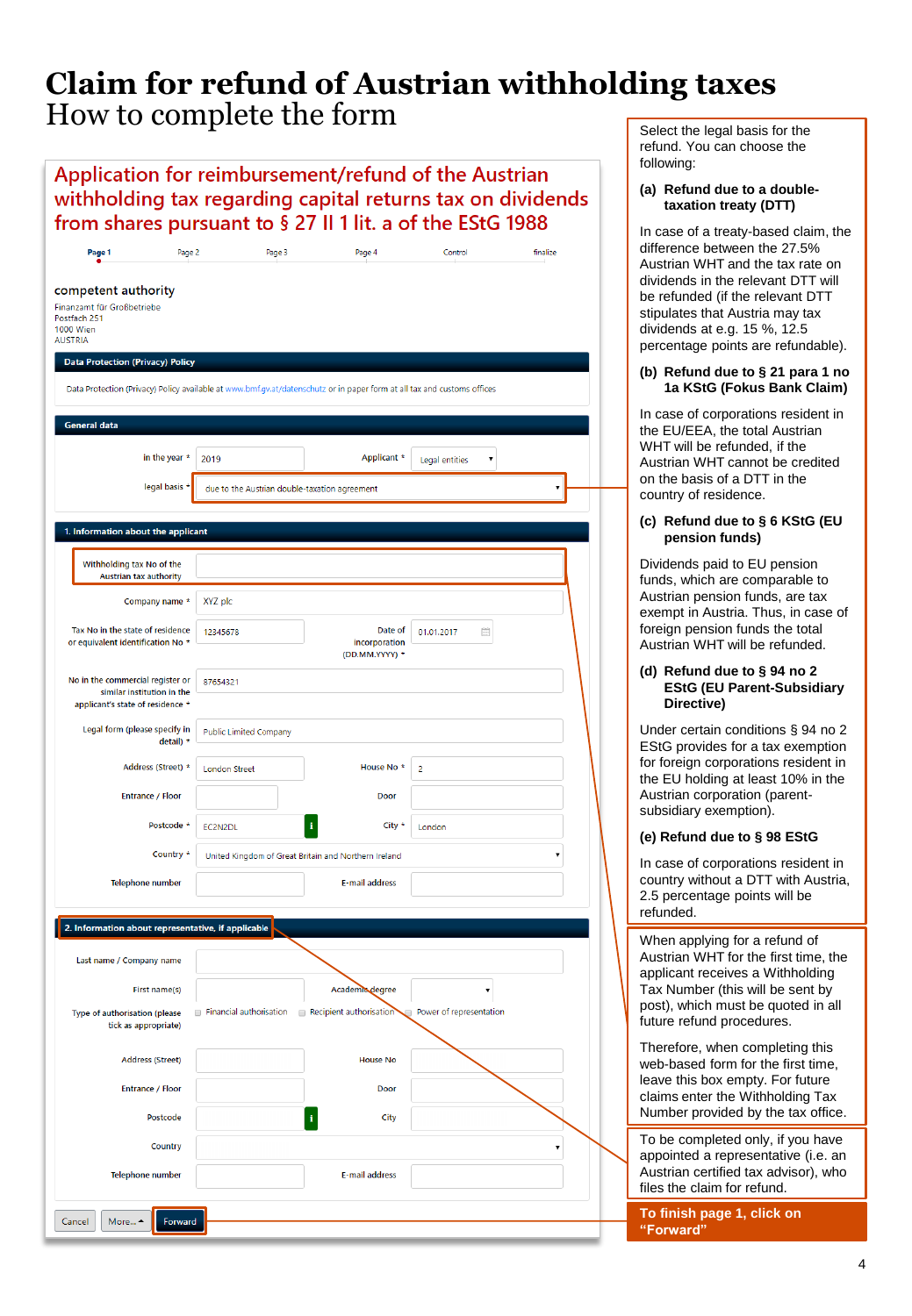| Application for reimbursement/refund of the Austrian<br>withholding tax regarding capital returns tax on dividends<br>from shares pursuant to § 27 II 1 lit. a of the EStG 1988 |                                                      |                                             |          |          |                                                   |
|---------------------------------------------------------------------------------------------------------------------------------------------------------------------------------|------------------------------------------------------|---------------------------------------------|----------|----------|---------------------------------------------------|
|                                                                                                                                                                                 |                                                      |                                             |          |          |                                                   |
| Page 2<br>Page 1                                                                                                                                                                | Page 3                                               | Page 4                                      | Control  | finalize |                                                   |
| 3. State                                                                                                                                                                        |                                                      |                                             |          |          |                                                   |
|                                                                                                                                                                                 |                                                      |                                             |          |          |                                                   |
| State of residence at the time of<br>inflow of the earnings *                                                                                                                   | United Kingdom of Great Britain and Northern Ireland |                                             |          |          |                                                   |
| Country of domicile *                                                                                                                                                           | United Kingdom of Great Britain and Northern Ireland |                                             |          |          |                                                   |
|                                                                                                                                                                                 |                                                      |                                             |          |          |                                                   |
| 4. Requested repayment (total of all individual amounts in €)                                                                                                                   |                                                      |                                             |          |          | Enter the total amount of Austrian                |
| Repayment amount *                                                                                                                                                              |                                                      |                                             |          | 1125     | WHT, which shall be refunded<br>under this claim. |
|                                                                                                                                                                                 |                                                      |                                             |          |          |                                                   |
| 5. Details for the transfer of the repayment amount (banking information) *                                                                                                     |                                                      |                                             |          |          |                                                   |
| Please provide us with the information needed for the repayment.                                                                                                                |                                                      |                                             |          |          |                                                   |
| <b>Account holder</b>                                                                                                                                                           | XYZ plc                                              |                                             |          |          |                                                   |
| <b>IBAN (International Bank</b><br><b>Account Number)</b>                                                                                                                       | GB29NWBK601613319268                                 | <b>BIC (Bank</b><br><b>Identifier Code)</b> | MIDLGB22 |          |                                                   |
| Sort code / Swift                                                                                                                                                               |                                                      | Country code                                |          |          |                                                   |
| <b>Account No</b>                                                                                                                                                               |                                                      |                                             |          |          |                                                   |
| Name of the financial<br>institution                                                                                                                                            | <b>ABC International Bank</b>                        |                                             |          |          |                                                   |
| <b>Address of the financial</b><br>institution                                                                                                                                  | 1 Canada Square, London, E11 2HQ, United Kingdom     |                                             |          |          |                                                   |
| Cancel<br>More $\triangleq$<br><b>Back</b>                                                                                                                                      | Forward                                              |                                             |          |          | To finish page 2, click on<br>"Forward"           |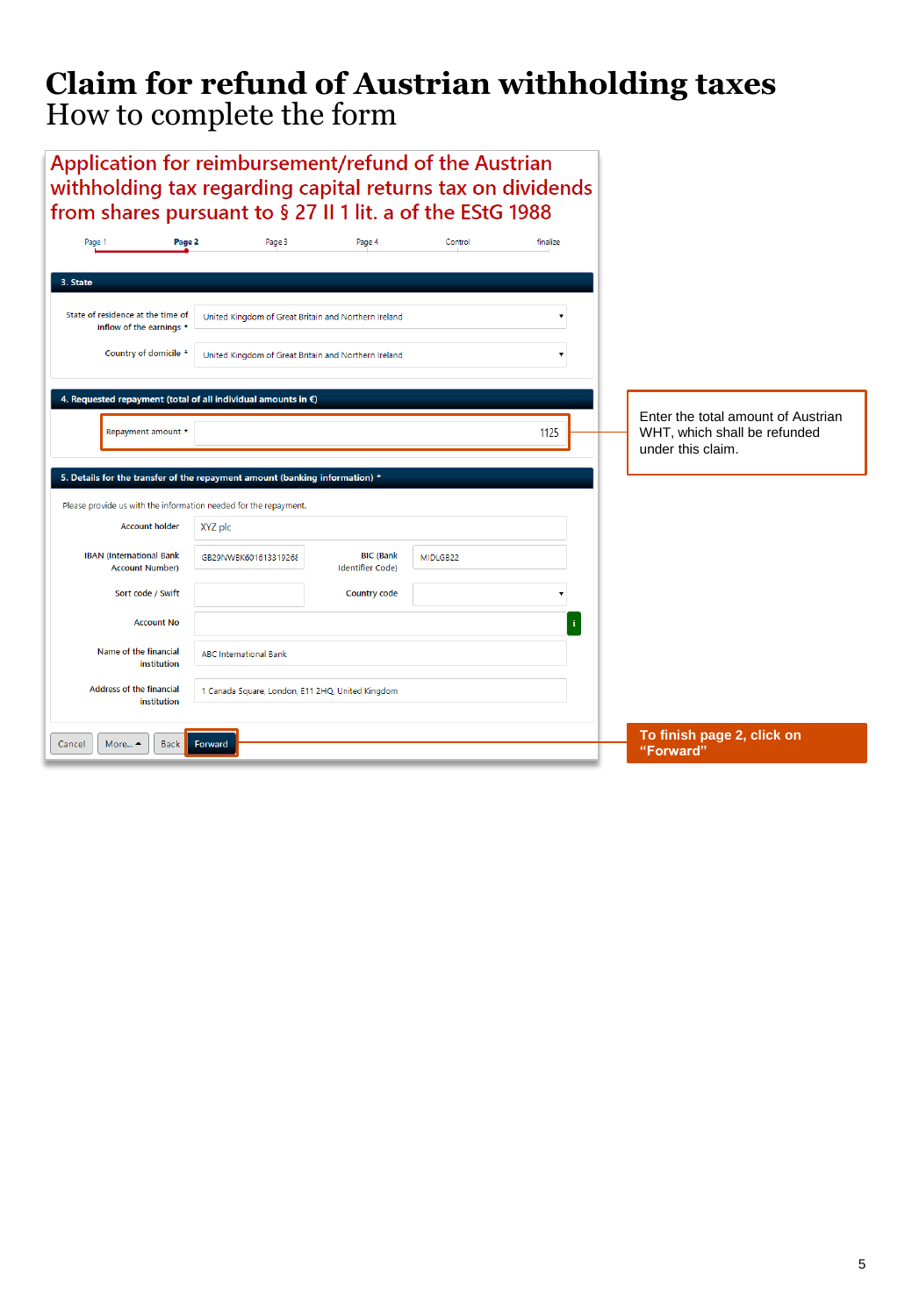| Application for reimbursement/refund of the Austrian<br>withholding tax regarding capital returns tax on dividends<br>from shares pursuant to § 27 II 1 lit. a of the EStG 1988                                                        |                                                         |                                                                                                                                                                                                                                                                                                                                                                                                                                                                                                                                                                                                           |        |         |          |                                                                                                          |
|----------------------------------------------------------------------------------------------------------------------------------------------------------------------------------------------------------------------------------------|---------------------------------------------------------|-----------------------------------------------------------------------------------------------------------------------------------------------------------------------------------------------------------------------------------------------------------------------------------------------------------------------------------------------------------------------------------------------------------------------------------------------------------------------------------------------------------------------------------------------------------------------------------------------------------|--------|---------|----------|----------------------------------------------------------------------------------------------------------|
| Page 1                                                                                                                                                                                                                                 | Page 2                                                  | Page 3                                                                                                                                                                                                                                                                                                                                                                                                                                                                                                                                                                                                    | Page 4 | Control | finalize | The questions on the beneficial<br>ownership raised in section 6A of<br>the web-based form correspond to |
| <b>6A.</b> General information                                                                                                                                                                                                         |                                                         |                                                                                                                                                                                                                                                                                                                                                                                                                                                                                                                                                                                                           |        |         |          | the questions in the section A of                                                                        |
| residence in Austria at the time of<br>inflow of the specified                                                                                                                                                                         | 1. Did the applicant have a $\circ$ yes<br>dividends? * | $\circ$ no                                                                                                                                                                                                                                                                                                                                                                                                                                                                                                                                                                                                |        |         |          | the former form ZS-RE1A, which<br>was in use for claims filed before<br>2019.                            |
| If so, provide the address                                                                                                                                                                                                             |                                                         |                                                                                                                                                                                                                                                                                                                                                                                                                                                                                                                                                                                                           |        |         |          |                                                                                                          |
|                                                                                                                                                                                                                                        |                                                         | remaining characters: 150                                                                                                                                                                                                                                                                                                                                                                                                                                                                                                                                                                                 |        |         |          |                                                                                                          |
| Is this the principal residence? * © yes                                                                                                                                                                                               |                                                         | $\circ$ no                                                                                                                                                                                                                                                                                                                                                                                                                                                                                                                                                                                                |        |         |          |                                                                                                          |
| 2. Do the specified dividends flow $\circledcirc$ yes<br>into a permanent establishment<br>in Austria or into an Austrian<br>partnership in which the<br>applicant holds interest? *                                                   |                                                         | $\circ$ no                                                                                                                                                                                                                                                                                                                                                                                                                                                                                                                                                                                                |        |         |          |                                                                                                          |
| 3. At the time of inflow of the<br>specified dividends, did the<br>applicant have the right to use<br>the shares from which those<br>dividends originate, and did the<br>applicant collect these yields on<br>his / her own account? * | $\circ$ yes                                             | $\circ$ no                                                                                                                                                                                                                                                                                                                                                                                                                                                                                                                                                                                                |        |         |          |                                                                                                          |
| 4. Did any sale, loan or retirement $\circ$ yes $\circ$ no<br>of the shares take place in the<br>year of disbursement of the<br>dividends for which a repayment<br>of capital returns tax is                                           | requested? *                                            |                                                                                                                                                                                                                                                                                                                                                                                                                                                                                                                                                                                                           |        |         |          |                                                                                                          |
| 5. Has the applicant received the O yes O no<br>above shares under a contract,<br>option or other arrangement that<br>could require the applicant to<br>resell or otherwise transfer such<br>or equivalent investments? *              |                                                         |                                                                                                                                                                                                                                                                                                                                                                                                                                                                                                                                                                                                           |        |         |          |                                                                                                          |
| 6. Does the repayment request <sup>o</sup> yes<br>concern dividends due to the<br>profit distribution of a publicly<br>traded corporation? *                                                                                           |                                                         | $\circ$ no                                                                                                                                                                                                                                                                                                                                                                                                                                                                                                                                                                                                |        |         |          |                                                                                                          |
| <b>Required documents</b>                                                                                                                                                                                                              |                                                         |                                                                                                                                                                                                                                                                                                                                                                                                                                                                                                                                                                                                           |        |         |          |                                                                                                          |
| after the ex-date.                                                                                                                                                                                                                     |                                                         | If a repayment of the capital returns tax on dividends is requested based on the profit distribution of a publicly traded corporation<br>(see Section 6A, Question 6), please enclose the following with the application to be submitted by mail:<br>. Documentary evidence showing on which custodian account the affected shares were on the last day before the ex-date;<br>• evidence of who owned the custodian account on the last day before the ex-date;<br>• evidence of the turnover on safe-custody accounts relating to the affected shares for the period from one month before to one month |        |         |          |                                                                                                          |
| Note:                                                                                                                                                                                                                                  |                                                         | The ex-date is the day from which on the share is no longer traded with dividend entitlements.                                                                                                                                                                                                                                                                                                                                                                                                                                                                                                            |        |         |          |                                                                                                          |
| the non-creditability of the Austrian capital returns tax.                                                                                                                                                                             |                                                         | If a repayment pursuant to § 2111a of the KStG 1988 is requested, please annex documentary evidence that the withheld capital<br>returns tax cannot be credited in your state of residence to the application to be submitted by mail. Such documentary evidence may be<br>provided, for example, by a confirmation from the tax administration of the state of residence or a tax assessment notice clearly indicating                                                                                                                                                                                   |        |         |          |                                                                                                          |
| applicant pension fund.                                                                                                                                                                                                                |                                                         | If a repayment due to the exemption for foreign pension funds in § 6 of the KStG 1988 as defined in § 5 IV of the Austrian Pension<br>Fund Act is requested, enclose with the first repayment request documentary evidence of approval of the applicant foreign pension fund by<br>the supervisory authority of its state of origin, compliant with Directive 2003/41/EC, as well as the statutes/articles of association of the                                                                                                                                                                          |        |         |          |                                                                                                          |
| in the past.                                                                                                                                                                                                                           |                                                         | Subsequent applications must then be accompanied by documentary evidence of the current authorisation, within the meaning of Directive<br>2003/41/EC, by the supervisory authority of the state of origin of the foreign pension fund, if the most recently submitted documentary<br>evidence by the supervisory authority of the state of origin of the applicant pension fund was issued for a period already more than 3 years                                                                                                                                                                         |        |         |          |                                                                                                          |
|                                                                                                                                                                                                                                        |                                                         |                                                                                                                                                                                                                                                                                                                                                                                                                                                                                                                                                                                                           |        |         |          |                                                                                                          |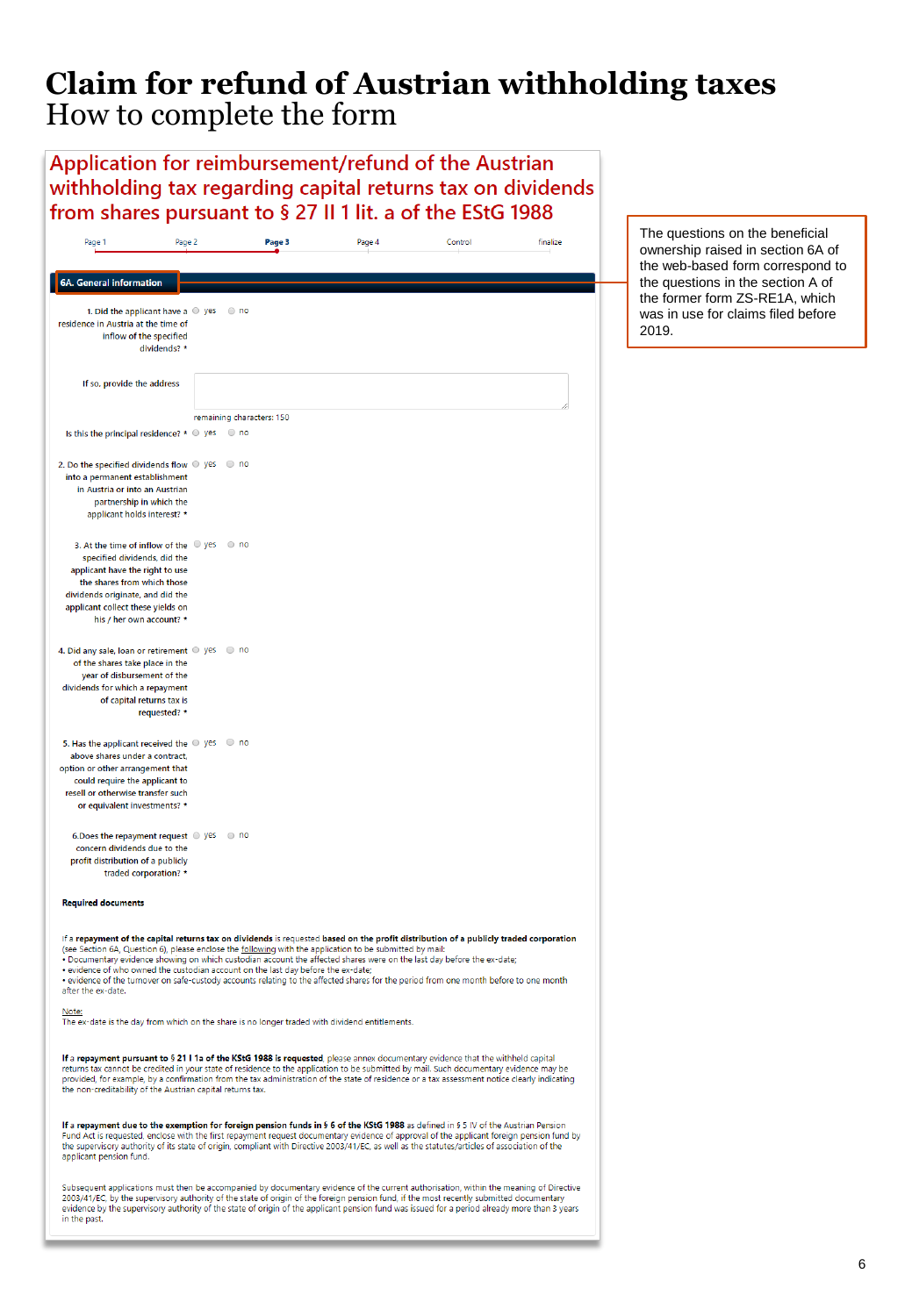| 6B. Special information for legal entities<br>1. Does the applicant legal entity $\circledcirc$ yes $\circledcirc$ no<br>perform an operational activity<br>exceeding the scope of asset<br>management? * |                                                                                                                                                                                                                                      | The questions on the beneficial<br>ownership raised in section 6B of<br>the web-based form correspond to<br>the questions in the section B of<br>the former form ZS-RE1A, which |
|-----------------------------------------------------------------------------------------------------------------------------------------------------------------------------------------------------------|--------------------------------------------------------------------------------------------------------------------------------------------------------------------------------------------------------------------------------------|---------------------------------------------------------------------------------------------------------------------------------------------------------------------------------|
| If so, please indicate the type<br>of business:                                                                                                                                                           |                                                                                                                                                                                                                                      | was in use for claims filed before<br>2019.                                                                                                                                     |
| 2. Does the applicant legal entity O yes O no<br>employ its own workforce, and<br>does it have own premises to<br>operate? *                                                                              | remaining characters: 133                                                                                                                                                                                                            |                                                                                                                                                                                 |
| 3. Do shareholders resident in @ yes<br>Austria hold more than 10% in<br>the applicant company at the<br>time of inflow of the specified<br>dividends? *                                                  | $\circ$ no                                                                                                                                                                                                                           |                                                                                                                                                                                 |
| Cancel<br>More -<br><b>Back</b>                                                                                                                                                                           | Forward                                                                                                                                                                                                                              | To finish page 3, click on<br>"Forward"                                                                                                                                         |
| Page 1                                                                                                                                                                                                    | Application for reimbursement/refund of the Austrian<br>withholding tax regarding capital returns tax on dividends<br>from shares pursuant to § 27 II 1 lit. a of the EStG 1988<br>Page 2<br>Page 3<br>Page 4<br>Control<br>finalize |                                                                                                                                                                                 |
|                                                                                                                                                                                                           |                                                                                                                                                                                                                                      |                                                                                                                                                                                 |
| 7. Calculation of the repayment claim                                                                                                                                                                     |                                                                                                                                                                                                                                      |                                                                                                                                                                                 |
|                                                                                                                                                                                                           |                                                                                                                                                                                                                                      |                                                                                                                                                                                 |
| Designation (name) of the<br>domestic distributing<br>company *                                                                                                                                           | S&T AG                                                                                                                                                                                                                               |                                                                                                                                                                                 |
| <b>ISIN</b> (international securities<br>identification number) *                                                                                                                                         | AT0000A0E9W5                                                                                                                                                                                                                         |                                                                                                                                                                                 |
| Number of shares *                                                                                                                                                                                        | 100000                                                                                                                                                                                                                               |                                                                                                                                                                                 |
| Extent of interest in % (only to<br>be reported if higher than 1%)                                                                                                                                        |                                                                                                                                                                                                                                      | Indicate the number of the<br>securities account in which the                                                                                                                   |
| Account No *                                                                                                                                                                                              | 1122334455                                                                                                                                                                                                                           | shares are held.                                                                                                                                                                |
| Date of acquisition<br>(DD.MM.YYYY) *                                                                                                                                                                     | n<br>19.09.2015                                                                                                                                                                                                                      | Should the shares have been<br>acquired successively, state the                                                                                                                 |
| Date of sale (DD.MM.YYYY)                                                                                                                                                                                 | Ë                                                                                                                                                                                                                                    | last acquisition date.                                                                                                                                                          |
| Date of inflow (DD.MM.YYYY) *                                                                                                                                                                             | Ë<br>29.05.2019                                                                                                                                                                                                                      |                                                                                                                                                                                 |
| Date of dividend distribution<br>resolution (DD.MM.YYYY)                                                                                                                                                  | Ë                                                                                                                                                                                                                                    |                                                                                                                                                                                 |
| Ex-date (DD.MM.YYYY)                                                                                                                                                                                      | Ê                                                                                                                                                                                                                                    | The sum of the repayment                                                                                                                                                        |
| Gross amount of the earnings (in<br>$\epsilon$ ) $\epsilon$                                                                                                                                               | 16000                                                                                                                                                                                                                                | amounts from the various<br>shareholdings has to correspond to                                                                                                                  |
| Withheld capital returns tax (in<br>€) *                                                                                                                                                                  | 2475                                                                                                                                                                                                                                 | the repayment amount stated<br>under section 4 of this web-based<br>form.                                                                                                       |
| Repayment amount (in €) *                                                                                                                                                                                 | 1125                                                                                                                                                                                                                                 | To enter additional shareholdings                                                                                                                                               |
| X Delete                                                                                                                                                                                                  |                                                                                                                                                                                                                                      | click on "New". The claim can be<br>made for any number of                                                                                                                      |
| + New                                                                                                                                                                                                     |                                                                                                                                                                                                                                      | shareholdings.                                                                                                                                                                  |
| More ~<br><b>Back</b><br>Cancel                                                                                                                                                                           | Forward                                                                                                                                                                                                                              | To finish page 4, click on<br>"Forward"                                                                                                                                         |
|                                                                                                                                                                                                           |                                                                                                                                                                                                                                      |                                                                                                                                                                                 |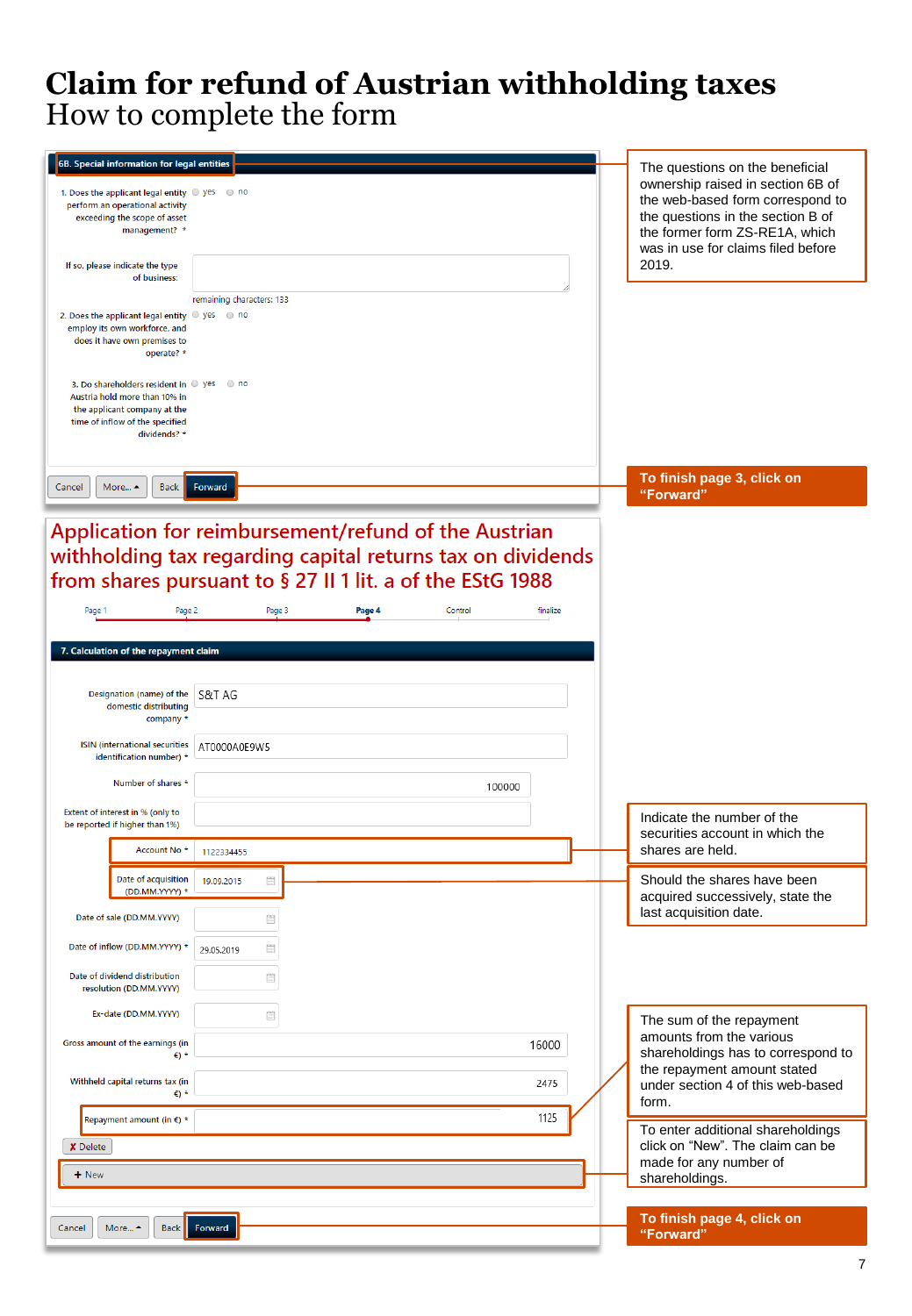### Application for reimbursement/refund of the Austrian withholding tax regarding capital returns tax on dividends from shares pursuant to § 27 II 1 lit. a of the EStG 1988



**To complete the pre-notification click on "Send" at the end of this page. The pre-notification will then be transmitted to the tax office.**

**Please note that when transmitting the pre-notification, the claim is not deemed to have been officially filed (the official filing requires the sending of the hard-copy form by post to the tax office – see below).**

**Before transmitting check the information for completeness and accuracy.**

When clicking on "Send", the following page will be displayed:

| Formularende                                                         |                                                                                                                                                                                                                                                                                                         |        |                               |         | Bundesministerium<br>Finanzen | An automatically generated<br>transaction number is assigned to                         |  |
|----------------------------------------------------------------------|---------------------------------------------------------------------------------------------------------------------------------------------------------------------------------------------------------------------------------------------------------------------------------------------------------|--------|-------------------------------|---------|-------------------------------|-----------------------------------------------------------------------------------------|--|
| Page 1                                                               | Page 2                                                                                                                                                                                                                                                                                                  | Page 3 | Page 4                        | Control | finalize                      | the pre-notification, which is also<br>shown on the form to be printed                  |  |
|                                                                      |                                                                                                                                                                                                                                                                                                         |        |                               |         |                               | and duly signed. This is not the                                                        |  |
|                                                                      | The advance notification was successfully accepted.                                                                                                                                                                                                                                                     |        |                               |         |                               | Withholding Tax Number (see<br>section 1 of the web-based form),                        |  |
|                                                                      | ABZ-DIAG-2019-88gDWuh2zkC56BCxoFCnPw1411                                                                                                                                                                                                                                                                |        |                               |         |                               | which will be sent by the tax office                                                    |  |
| <b>Save entries</b>                                                  | ou can use the data you have entered to auto-fill-in other online forms in the future.                                                                                                                                                                                                                  |        |                               |         |                               | to the applicant separately by post.                                                    |  |
| Available documents                                                  |                                                                                                                                                                                                                                                                                                         |        |                               |         |                               |                                                                                         |  |
| · Formulareingabe.pdf                                                |                                                                                                                                                                                                                                                                                                         |        |                               |         |                               | Download, save and print out the<br>transmitted form. The next steps                    |  |
| S-RD-DIAG (v1.0.2)                                                   |                                                                                                                                                                                                                                                                                                         |        |                               |         |                               | are as follows:                                                                         |  |
|                                                                      |                                                                                                                                                                                                                                                                                                         |        |                               |         |                               | 1. Obtain the certificate of                                                            |  |
|                                                                      |                                                                                                                                                                                                                                                                                                         |        |                               |         |                               | residence under section 8 of<br>the printed form from your                              |  |
|                                                                      | By clicking on "Save entries" the data entered in the web-based form can be saved in a<br>separate file (fsxml-file). This file can be used to fill in a form automatically (see next                                                                                                                   |        |                               |         |                               | local tax authority.*                                                                   |  |
| page).                                                               |                                                                                                                                                                                                                                                                                                         |        |                               |         |                               | 2. Sign the form.                                                                       |  |
|                                                                      |                                                                                                                                                                                                                                                                                                         |        |                               |         |                               | 3. Send the signed form<br>including all supplements                                    |  |
| Formularende                                                         |                                                                                                                                                                                                                                                                                                         |        | Bundesministerium<br>Finanzen |         |                               | mentioned under section 6A<br>of the web-based form to the<br>tax office "Finanzamt für |  |
| Page 1                                                               | Page                                                                                                                                                                                                                                                                                                    | Page 3 | Page 4                        | Control | finalize                      | <b>Großbetriebe"</b> (see address                                                       |  |
|                                                                      |                                                                                                                                                                                                                                                                                                         |        |                               |         |                               | on the form).                                                                           |  |
| Save form data                                                       |                                                                                                                                                                                                                                                                                                         |        |                               |         |                               |                                                                                         |  |
| data" function.                                                      | Here you can save the data you have entered to your own hard disk for reuse. The standard data storage format in this case is fsxml. The data can<br>only be imported and displayed via the e-form. To transfer the stored data (fsxml file) to a new e-form, just open an empty form and use the "Load |        |                               |         |                               | * According to an information recently                                                  |  |
| Step 1                                                               | Click on the link 'Formulardaten zu ZS-RD-DIAG (v1.0.2).fsxml'.                                                                                                                                                                                                                                         |        |                               |         |                               | published by the Austrian Ministry of<br>Finance applicants resident in Mexico,         |  |
| Step 2<br>Please enter a name for your file.                         |                                                                                                                                                                                                                                                                                                         |        |                               |         |                               | Thailand, Turkey or the US can provide                                                  |  |
| Step <sub>3</sub><br>Store the file in the directory of your choice. |                                                                                                                                                                                                                                                                                                         |        |                               |         |                               | separate certificates of residence (i.e. it<br>is not necessary to certify the          |  |
|                                                                      | Form data: Formulardaten zu ZS-RD-DIAG (v1.0.2).fsxml                                                                                                                                                                                                                                                   |        |                               |         |                               | residence on the Austrian form).                                                        |  |
| <b>Back</b>                                                          |                                                                                                                                                                                                                                                                                                         |        |                               |         |                               |                                                                                         |  |
|                                                                      |                                                                                                                                                                                                                                                                                                         |        |                               |         |                               |                                                                                         |  |
| ZS-RD-DIAG (v1.0.2)                                                  |                                                                                                                                                                                                                                                                                                         |        |                               |         |                               |                                                                                         |  |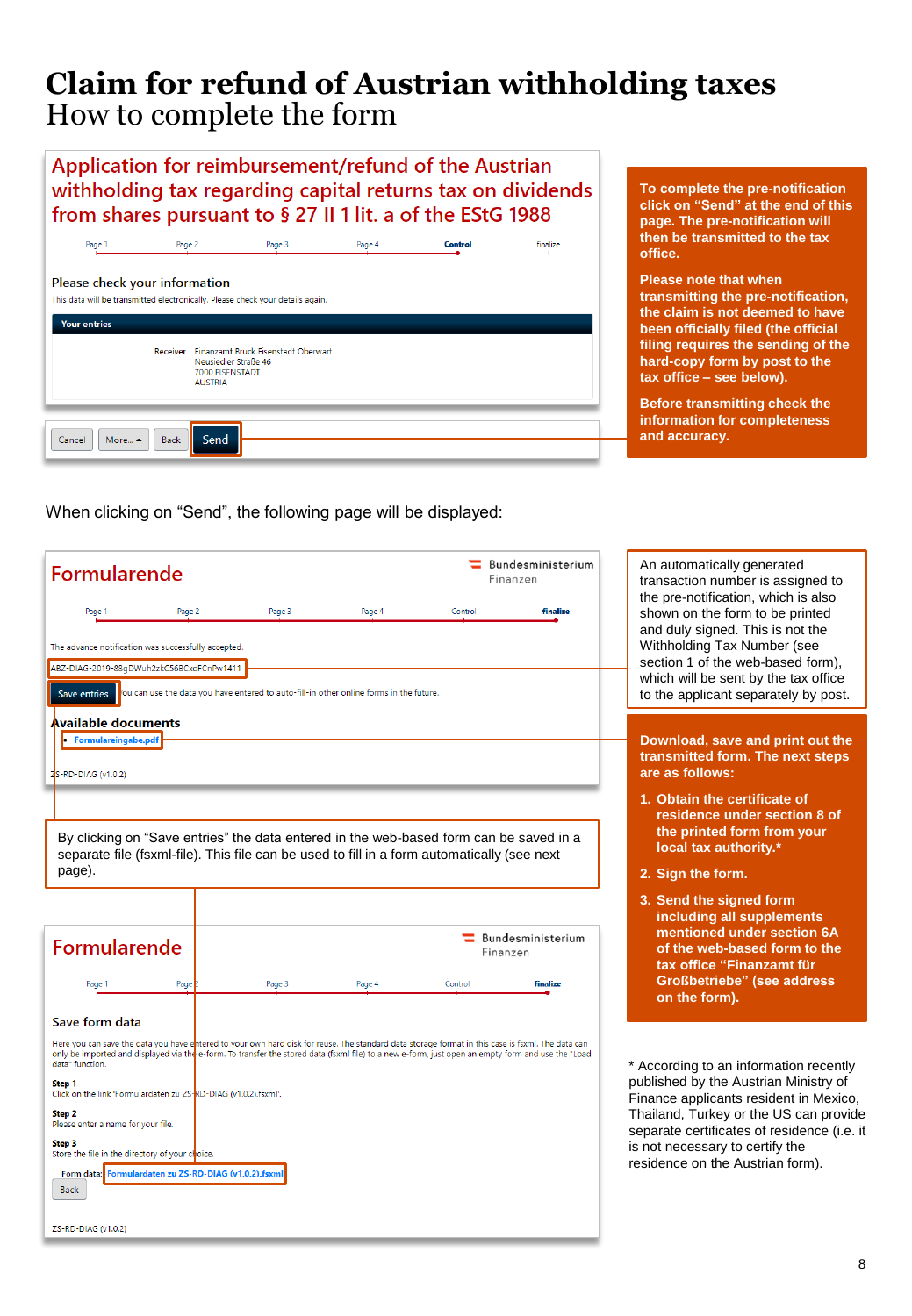## **Claim for refund of Austrian withholding taxes** How to save and amend pre-notifications

## **Save and amend pre-notifications**



### **Is it possible to amend a pre-notification already transmitted to the Austrian tax office?**

A pre-notification already submitted to the Austrian tax office cannot be amended, however, it is possible to submit a new pre-notification. For this purpose

- upload the fsxml-file saved immediately after transmitting the web-based form to the tax office,
- make the necessary amendments and
- transmit the pre-notification again to the tax office.

The form to be sent to the tax office in hard copy will show a new transaction number. The new transaction number enables the tax office to assign the hard copy form received by post to the correct pre-notification.

### **Is it possible to withdraw a pre-notification transmitted to the tax office?**

No, this is not possible. Pre-notifications transmitted to the tax office will be saved until the end of the statutory limitation period (i.e. the pre-notification will be saved until the end of the fifth year following the calendar year, for which the pre-notification was transmitted).